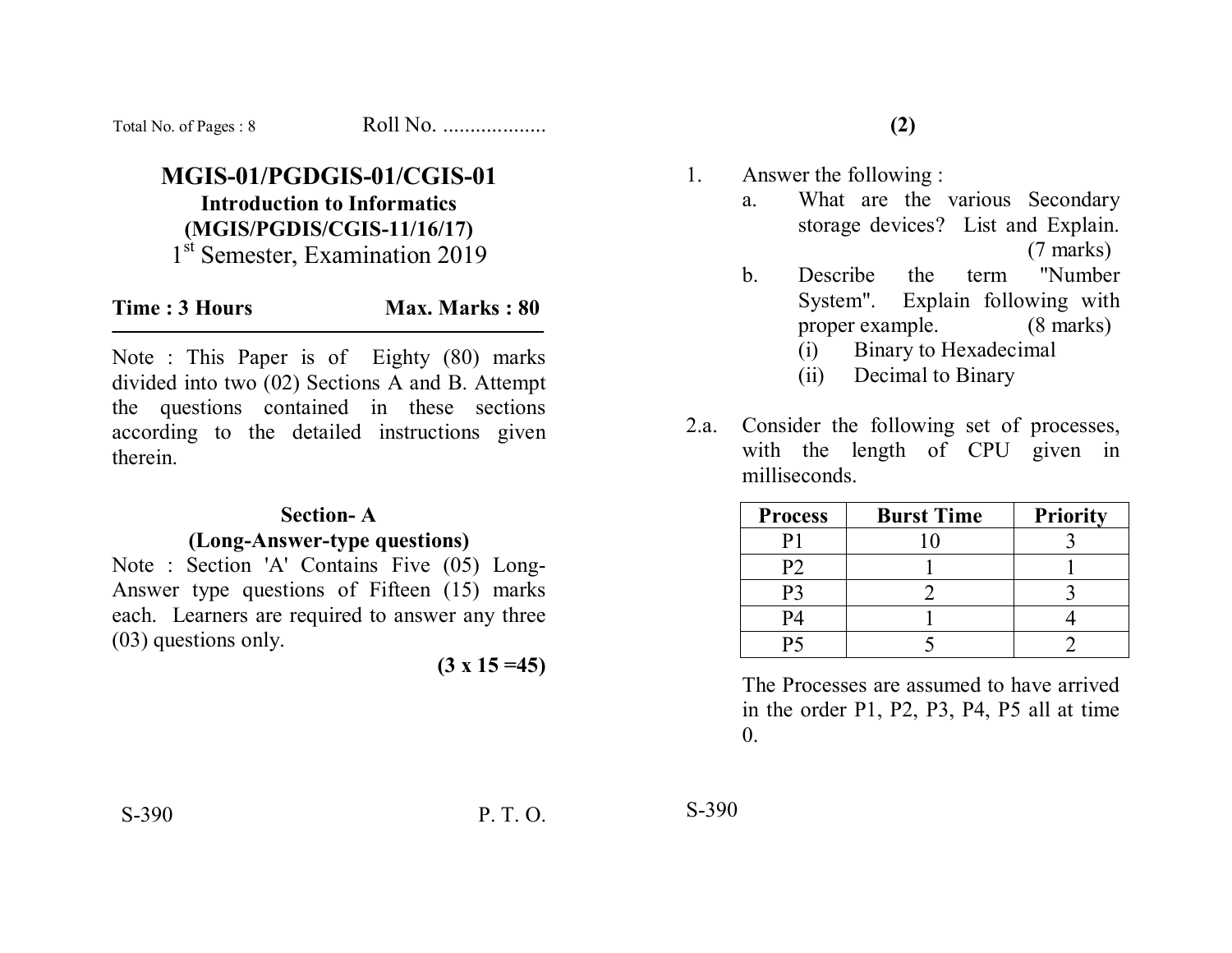- i. Draw Gantt charts for the Nonpreemptive priority (smaller priority number shows the higher priority)  $\&$ RR(quantum=1) scheduling algorithms. (5 marks)
- ii. What is the waiting time of each process for each of these scheduling algorithms? (2 marks)
- iii. What is the average waiting time of each scheduling algorithm?

(1 marks)

- iv. What is the turn-around time of each process for each of these scheduling algorithms? (2 marks)
- b. Explain RAM and ROM in detail. (5 marks)
- 3. Answer the following :
	- a. Describe OSI model in detail with the help of proper, neat and clean diagram. (8 marks)

 $S-390$  PTO

b. Discuss various types of network topologies. Use suitable diagram and specifications in support of your answer. (7 marks)

4. a. Consider the following table and write the Query in relational algebra for the following : (8 marks)

> EMP (empno, empname, emp desination, emp address, emp\_sal) DEPT (empno, dept no, dept name,

dept ph.no)

- i. List the employee number, employee address and employee salary.
- ii. List the details of employees who are manager.
- iii. List the details of employees who are manager and belong to 'New Delhi'.

S-390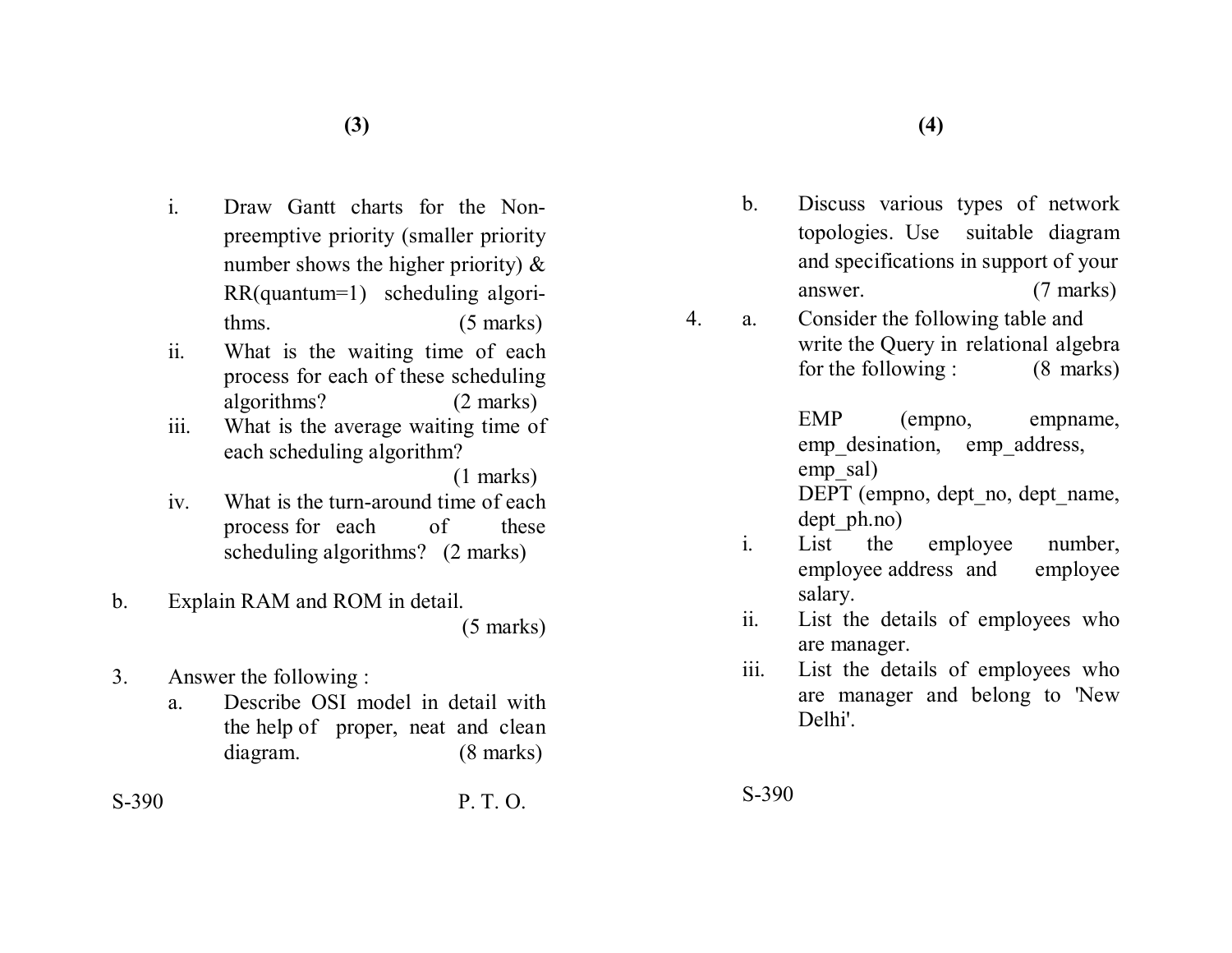- iv. List the details of employees who are Director and salary is more than 50000.
- v. List the details of employees who are Director and works in Computer Science Deptt.

(Hint : Take necessary assumptions)

- b. Discuss following Relational constraints: (7marks)
	- i. Key constraints
	- ii. Entity integrity constraints
	- iii. Referential integrity constraints
- 5.a. Suppose that the following process arrive for execution at the times indicated. Each process will run for the amount of time listed. In answering the questions, use non-preemptive scheduling and base all decisions on the information you have at the time the decision must be made.

| Process | Arrival | <b>Burst</b> |
|---------|---------|--------------|
|         | Time    | Time         |
|         |         |              |
|         |         |              |
|         |         |              |

i. What is the individual process waiting time & average waiting time for these processes using FCFS scheduling algorithm? (4 marks)

- ii. What is CPU utilization and individual process response time for these processes with the FCFS scheduling algorithm? (3 marks)
- iii. What is the throughput and average turnaround time for these processes with the FCFS scheduling algorithm? (3 marks)
- b. Discuss various Memory organizations. Use suitable diagram and give proper specifications. (5 marks)

 $S-390$  P. T. O.

S-390